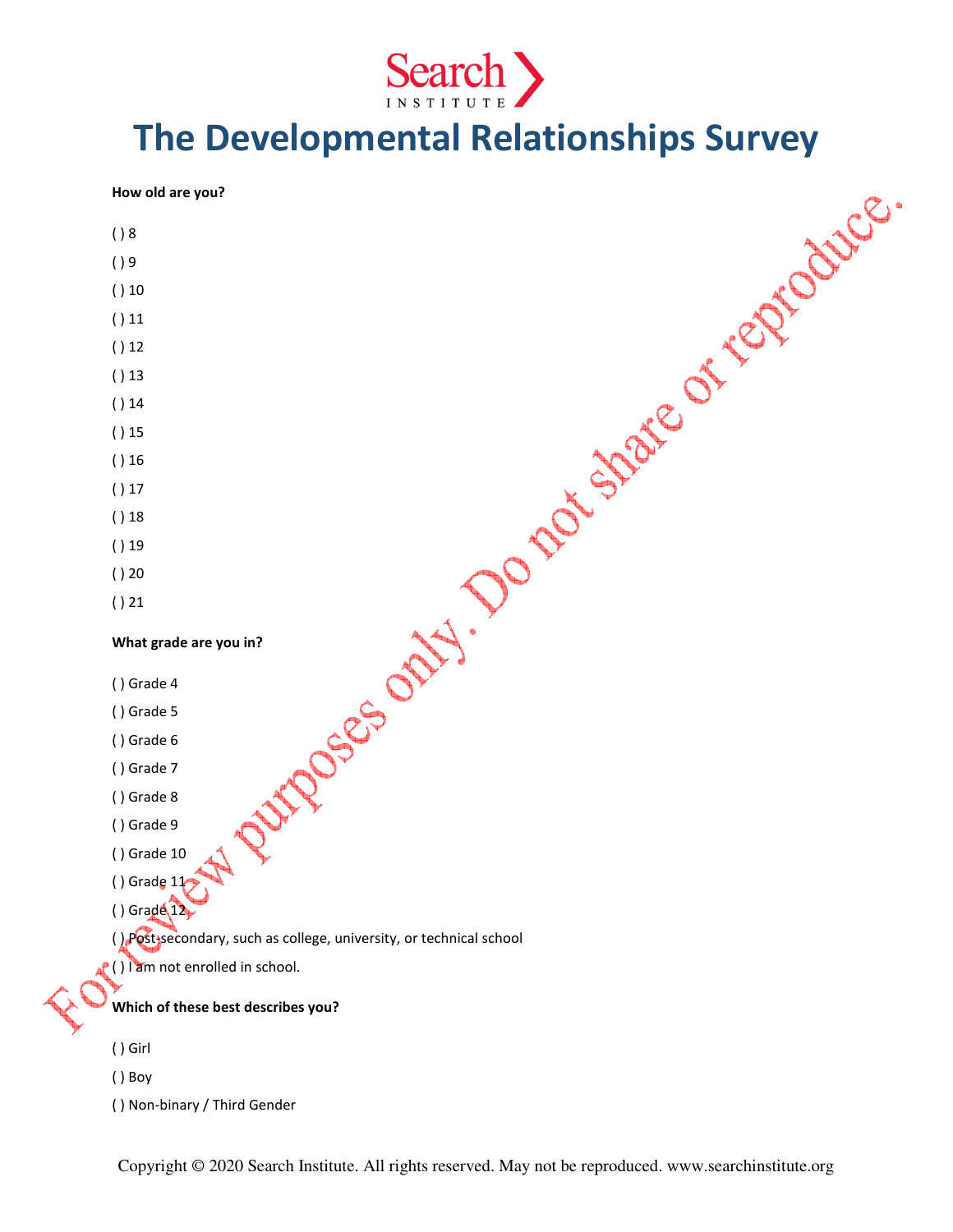( ) Prefer to Self-Describe: \_\_\_\_\_\_\_



### Do you identify as transgender?

- ( ) Yes
- ( ) No
- ( ) Choose not to answer
- ( ) I don't know

### Which of these describes you? Check all that apply.

- [ ] Asian or Pacific Islander
- [ ] Hispanic, Latino/a/x, or Spanish origin
- [ ] Native American or Alaskan Native
- [ ] White
- [] Some other race
- [] Choose not to answer

| () FIEIEI LU SEII-DESCHIDE.                                             |                                        |                                        |                                             |                                                |
|-------------------------------------------------------------------------|----------------------------------------|----------------------------------------|---------------------------------------------|------------------------------------------------|
| () Choose not to answer                                                 |                                        |                                        |                                             |                                                |
| Do you identify as transgender?                                         |                                        |                                        |                                             |                                                |
| () Yes                                                                  |                                        |                                        |                                             |                                                |
| $()$ No                                                                 |                                        |                                        |                                             |                                                |
| () Choose not to answer                                                 |                                        |                                        |                                             |                                                |
| () I don't know                                                         |                                        |                                        |                                             |                                                |
| Which of these describes you? Check all that apply.                     |                                        | 20 strate of regions.                  |                                             |                                                |
| [] Black, African American, or African                                  |                                        |                                        |                                             |                                                |
| [] Asian or Pacific Islander                                            |                                        |                                        |                                             |                                                |
| [] Hispanic, Latino/a/x, or Spanish origin                              |                                        |                                        |                                             |                                                |
| [] Native American or Alaskan Native                                    |                                        |                                        |                                             |                                                |
| [] White                                                                |                                        |                                        |                                             |                                                |
| [] Some other race____                                                  |                                        |                                        |                                             |                                                |
| [] Choose not to answer                                                 |                                        |                                        |                                             |                                                |
|                                                                         | A Little<br>Like My<br><b>Teachers</b> | Somewhat<br>Like My<br><b>Teachers</b> | <b>Mostly</b><br>Like My<br><b>Teachers</b> | <b>Extremely</b><br>Like My<br><b>Teachers</b> |
| If I have a problem, I know my Teachers will help<br>me.                | ( )                                    | $\left( \ \right)$                     | $\left( \ \right)$                          | $\left( \ \right)$                             |
| When I work hard, my Teachers encourage me<br>to keep going.            | $\left( \ \right)$                     | $\left( \ \right)$                     | $\left( \ \right)$                          | $\left( \ \right)$                             |
| My Teachers expect me to do my best.                                    | $\left( \ \right)$                     | $\left( \ \right)$                     | $\left( \ \right)$                          | $\left( \ \right)$                             |
| My Teachers challenge me to try things that are<br>difficult for me.    | ( )                                    | $\left( \ \right)$                     | $\left( \ \right)$                          | $\left( \ \right)$                             |
| My Teachers hold me responsible for the things I<br>do and say.         | ( )                                    | $\left( \ \right)$                     | $\left( \ \right)$                          | $\left( \ \right)$                             |
| When I make mistakes, my Teachers show me<br>how I can learn from them. | ( )                                    | $\left( \ \right)$                     | $\left( \ \right)$                          | $\left( \ \right)$                             |

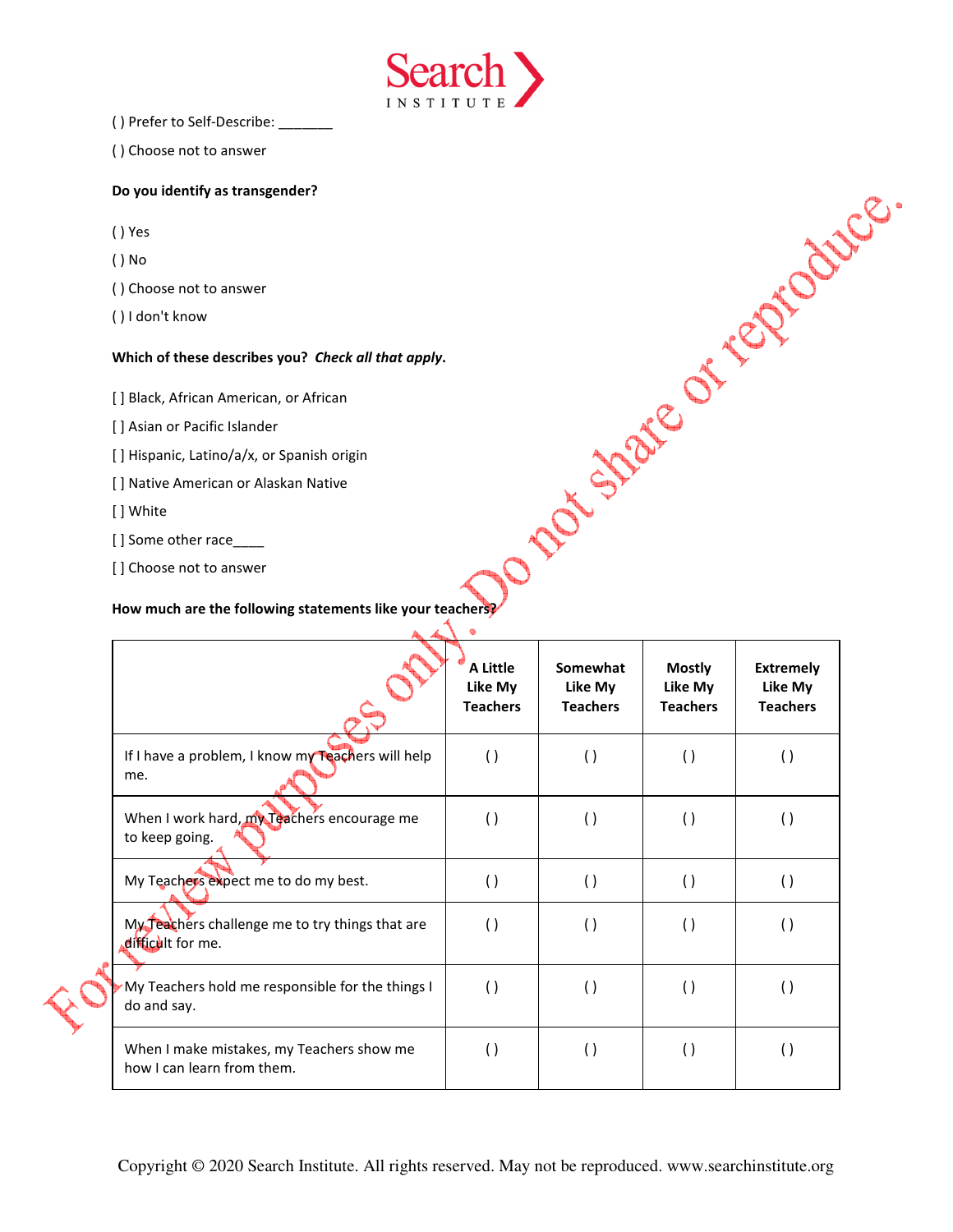|                                                                                          | <b>INSTITUTE</b>   |                    |                    |                    |  |
|------------------------------------------------------------------------------------------|--------------------|--------------------|--------------------|--------------------|--|
| My Teachers make it clear what behaviors are<br>acceptable and not acceptable.           | $\left( \ \right)$ | $\left( \ \right)$ | ( )                | ( )                |  |
| My Teachers teach me how to ask for help when<br>I need it.                              | $\left( \ \right)$ | ( )                | ( )                | $\left( \ \right)$ |  |
| My Teachers help me figure out how to do<br>things that are new or challenging to me.    | $\left( \ \right)$ | ( )                | ( )                |                    |  |
| If I am treated unfairly, my Teachers say or do<br>something to help.                    | $\left( \ \right)$ | ( )                | ( )                |                    |  |
| My Teachers consider my ideas when making<br>decisions.                                  | $\left( \ \right)$ | $\left( \ \right)$ |                    | $\left( \ \right)$ |  |
| If I have challenges, my Teachers work with me<br>to find a solution.                    | ( )                |                    | $\left( \right)$   | $\left( \ \right)$ |  |
| My Teachers give me chances to be a leader.                                              | ( )                |                    | ( )                | ( )                |  |
| My Teachers help me think of different<br>possibilities for my future.                   |                    |                    | $\left( \ \right)$ | $\left( \ \right)$ |  |
| My Teachers help me discover new things that<br>interest me.                             |                    | $\left( \ \right)$ | $\left( \ \right)$ | ( )                |  |
| My Teachers introduce me to other adults who<br>offer resources or support that I value. | $\left( \ \right)$ | $\left( \ \right)$ | ( )                | $\left( \ \right)$ |  |

Search >

How often do your Teachers do the following?

|                                                        | Rarely | <b>Sometimes</b> | <b>Often</b> | <b>Almost</b><br><b>Always</b> |
|--------------------------------------------------------|--------|------------------|--------------|--------------------------------|
| My Teachers really listen to me.                       |        |                  |              |                                |
| My Teachers do things that make me feel like I matter. |        |                  |              |                                |
| My Teachers show me they enjoy being with me.          |        |                  |              |                                |
| My Teachers treat me with respect.                     | ( .    |                  |              |                                |

How much are the following statements like you?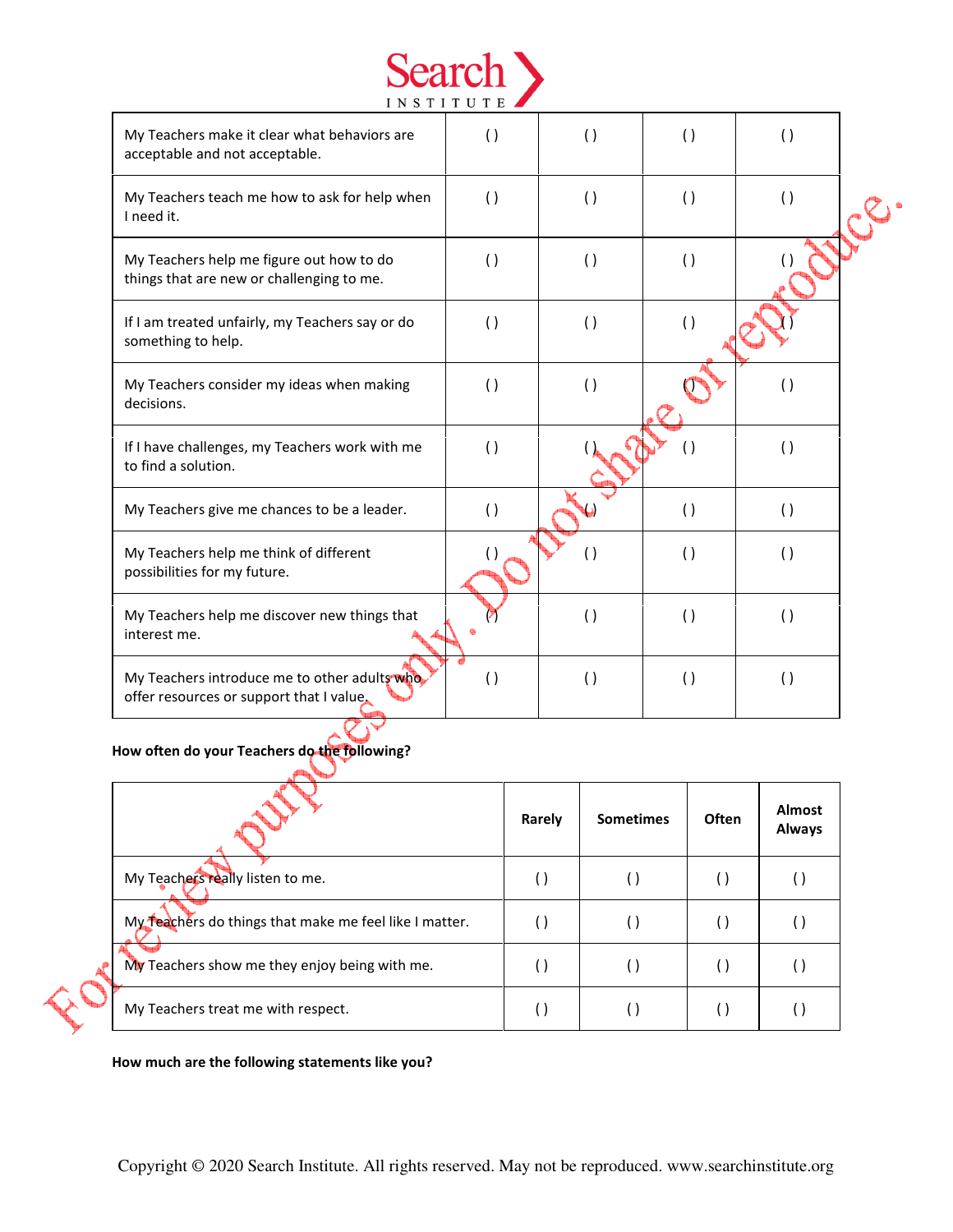

|                                                                              | A Little<br>Like Me | Somewhat<br>Like Me | <b>Mostly</b><br>Like Me | <b>Extremely</b><br>Like Me |  |
|------------------------------------------------------------------------------|---------------------|---------------------|--------------------------|-----------------------------|--|
| I can work with other people in a group or team<br>to reach a goal.          |                     |                     |                          |                             |  |
| I pay attention to what other people need and<br>how they feel.              |                     | $(\ )$              |                          |                             |  |
| I take responsibility for my choices and actions.                            | $\left( \right)$    | $\left( \ \right)$  |                          |                             |  |
| When someone tells me to stop doing something,<br>it is easy for me to stop. | $\left( \right)$    | $\left( \ \right)$  |                          |                             |  |
| I know how my feelings impact my behavior.                                   | $\left( \right)$    |                     |                          |                             |  |

We are interested in times when people treated you differently (in-person or online) based on something about you (like your skin color, appearance, beliefs, or sexual orientation). When you are at school, how often do the following happen to you because of something about you?

|                                                                    | <b>Never</b>     | Some of<br>the time | Most of<br>the time | All of<br>the time |
|--------------------------------------------------------------------|------------------|---------------------|---------------------|--------------------|
| I am treated with less respect than other people.<br>٠             |                  | $\left( \ \right)$  | $\left( \right)$    |                    |
| People treat me like I am not smart.                               |                  | $\left( \ \right)$  | $\left( \right)$    |                    |
| People threaten or harass me.                                      |                  | $\left( \right)$    | $\left( \right)$    |                    |
| People ignore me.                                                  | $\left( \right)$ | $\left( \right)$    | $\left( \right)$    |                    |
| People keep me from being part of activities or in their<br>group. | $\Box$           | $\left( \right)$    | ( )                 |                    |
| People make false assumptions about me.                            |                  |                     |                     |                    |

On how many occasions (if any) have you had more than just a few sips of alcoholic beverages (beer, wine, or hard liquor) to drink during the past 30 days?

 $\rightarrow 0$  $() 1-2$ ( ) 3–5 ( ) 6–9  $() 10-19$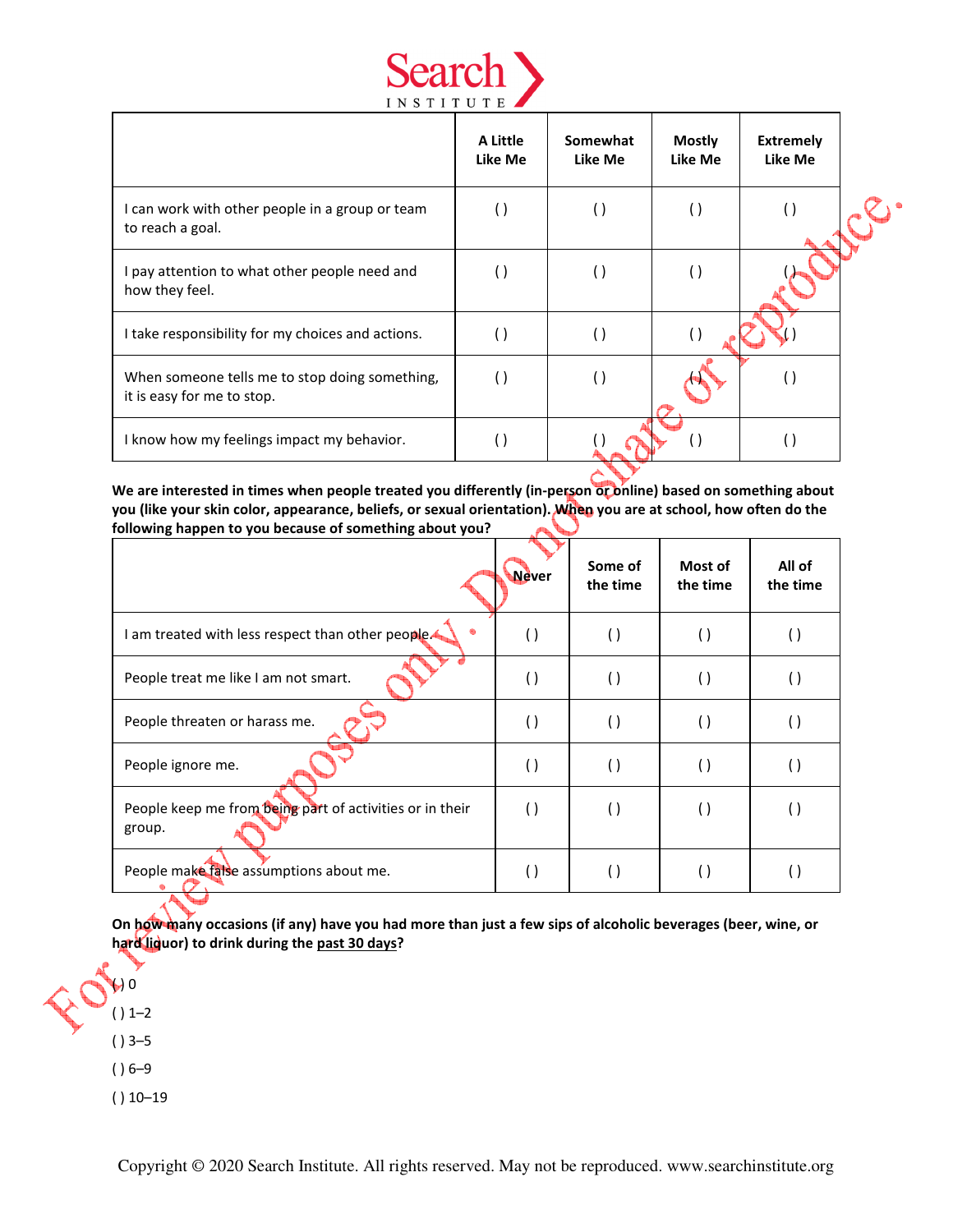

( ) 20–39

 $( ) 40+$ 

- ( ) I have never smoked a cigarette
- ( ) Not at all
- ( ) Less than 1 cigarette per day
- ( ) 1 to 5 cigarettes per day
- ( ) About 1/2 pack per day
- ( ) About 1 pack per day
- ( ) About 1-1/2 packs per day
- ( ) 2 or more packs per day

### During the past 30 days have you used marijuana or hashish?

- ( ) Yes
- ( ) No

# How frequently have you smoked cigarettes during the <u>past 30 days?</u><br>
() I have never smoked a cigarette<br>
() Not at all<br>
() to 5 cigarettes per day<br>
() about 1/2 pack per day<br>
() About 1/2 pack per day<br>
() About 1/2 pack During the past 30 days have you used prescription drugs not prescribed to you?

- ( ) Yes
- ( ) No

How many times during the <u>last 30 days</u>, if any, have you vaped tobacco, nicotine, or marijuana?<br>
() 0<br>
() 1<br>
() 2<br>
() 3-5<br>
() 6-9<br>
() 10-1<sup>o</sup>

- $()0$
- $()1$
- $()2$

 $( ) 3 - 5$ 

 $( ) 6 - 9$ 

- $() 10-19$
- $( ) 20 39$
- $( ) 40$

# How wrong do your parents feel it would be for you to ...?

| A Little Bit<br>Not at all<br><b>Very</b><br><b>Wrong</b><br><b>Wrong</b><br><b>Wrong</b><br>Wrong |
|----------------------------------------------------------------------------------------------------|
|----------------------------------------------------------------------------------------------------|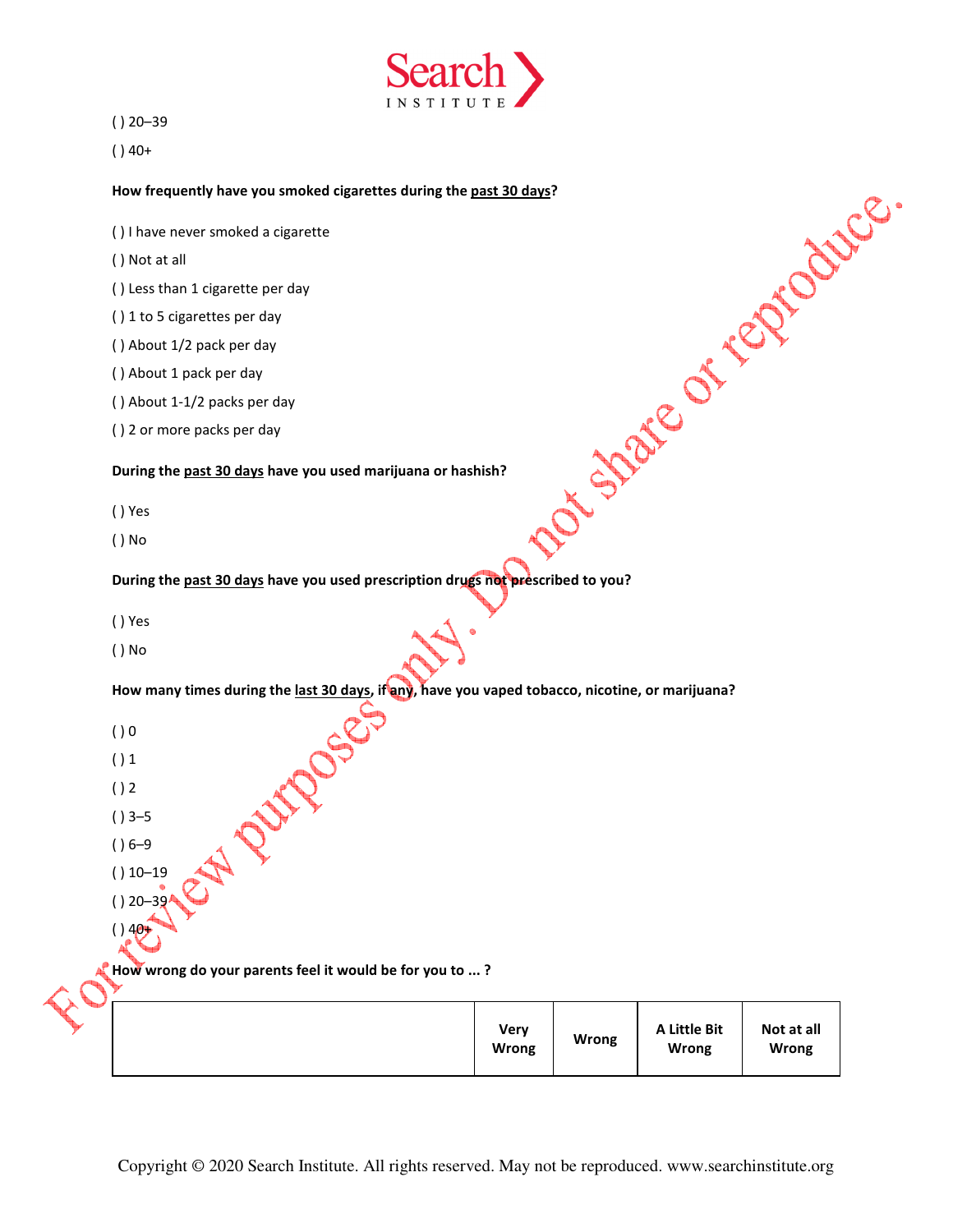

| Have one or two drinks of an alcoholic beverage<br>nearly every day? |  |        |  |
|----------------------------------------------------------------------|--|--------|--|
| Smoke tobacco?                                                       |  | $(\ )$ |  |
| Use marijuana?                                                       |  | $(\ )$ |  |
| Use prescription drugs not prescribed to you?                        |  | ( )    |  |
| Vape tobacco, nicotine, or marijuana?                                |  |        |  |
| How wrong do your friends feel it would be for you to ?              |  |        |  |

### How wrong do your friends feel it would be for you to ... ?

|                                                                      | <b>Very</b><br><b>Wrong</b> | Wrong              | <b>A</b> Little Bit<br>Wrong | Not at all<br><b>Wrong</b> |
|----------------------------------------------------------------------|-----------------------------|--------------------|------------------------------|----------------------------|
| Have one or two drinks of an alcoholic beverage<br>nearly every day? |                             |                    | $\left( \right)$             |                            |
| Smoke tobacco?                                                       |                             | $\left( \ \right)$ | $\left( \right)$             |                            |
| Use marijuana?                                                       |                             | $\Box$             | $\left( \ \right)$           |                            |
| Use prescription drugs not prescribed to you?                        | ( )                         | $\left( \ \right)$ | $\left( \right)$             |                            |
| Vape tobacco, nicotine, or marijuana?                                |                             | .)                 | $\left( \ \right)$           |                            |
|                                                                      |                             |                    |                              |                            |

How much do you think people risk harming themselves (physically or in other ways) if they...

|                                                                            | No.<br><b>Risk</b> | Slight<br><b>Risk</b> | <b>Moderate</b><br><b>Risk</b> | Great<br><b>Risk</b> |
|----------------------------------------------------------------------------|--------------------|-----------------------|--------------------------------|----------------------|
| Have five or more drinks of an alcoholic beverage once or<br>twice a week? | $\left( \ \right)$ |                       |                                |                      |
| Smoke one or more packs of cigarettes per day?                             | $\left( \ \right)$ | $\left( \right)$      |                                |                      |
| Use marijuana once or twice a week?                                        | $\left( \ \right)$ | $\left( \right)$      |                                |                      |
| Use prescription drugs that are not prescribed to them?                    | $\left( \right)$   | $\overline{(\cdot)}$  |                                |                      |
| Vape tobacco, nicotine, or marijuana?                                      | $\left( \right)$   |                       |                                |                      |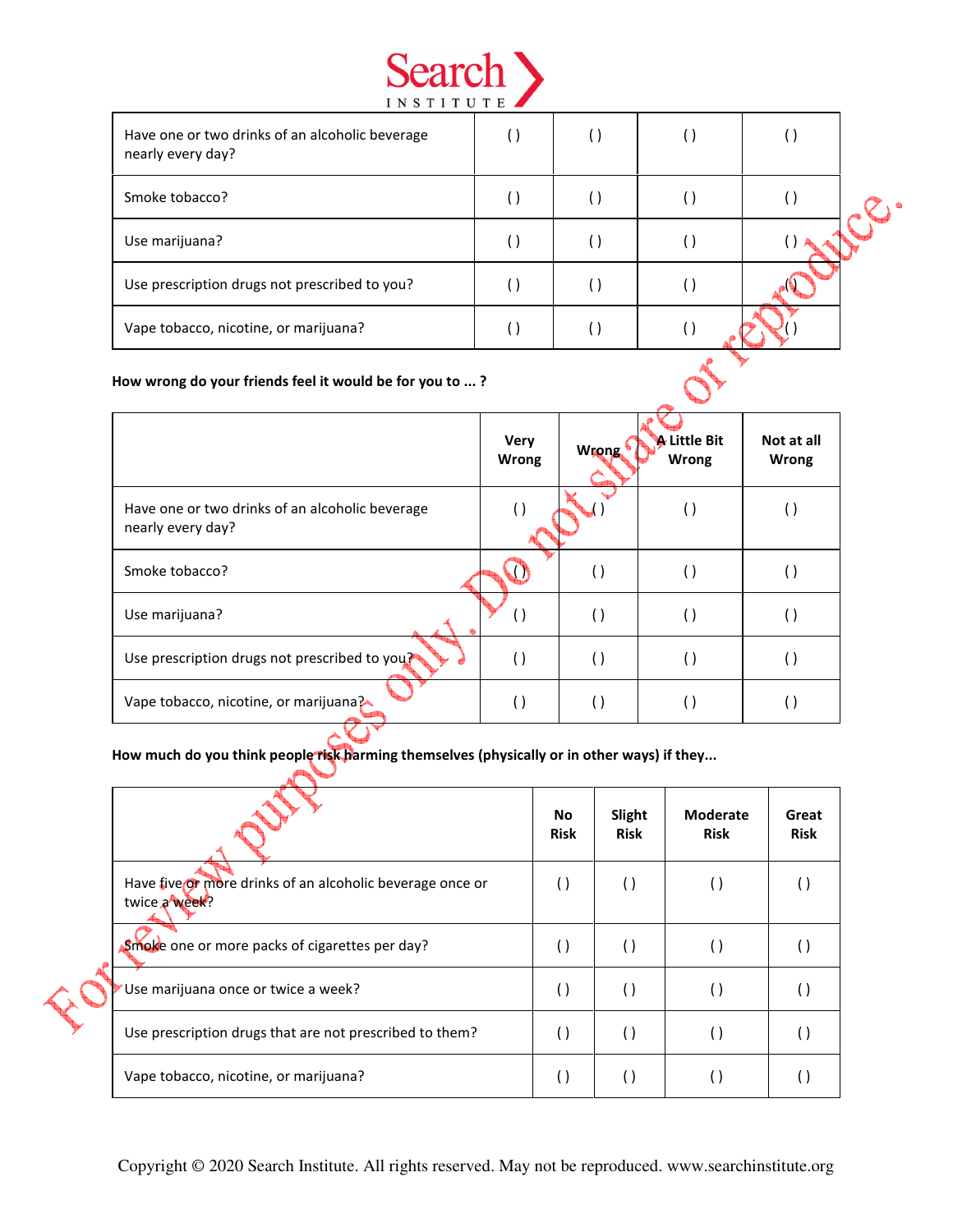

## How stressful has the COVID-19 pandemic been for you?

Stress can mean feeling worried, confused, sad, frustrated, or angry.

- ( ) Not at all stressful
- ( ) A little stressful
- ( ) Somewhat stressful
- ( ) Very stressful

Sometimes kids experience problems or feel upset about the COVID-19 pandemic. When this happens, they may do different things to solve the problem or make themselves feel better. Below is a list of things kids may do. Select the response that best describes how often you do that behavior.

cottles.

|                                                                                                                                                                        | <b>Never</b>       | Some of<br>the time | Most of<br>the time | All of<br>the time |
|------------------------------------------------------------------------------------------------------------------------------------------------------------------------|--------------------|---------------------|---------------------|--------------------|
| I take steps to solve problems that have happened<br>because of the COVID-19 pandemic.                                                                                 | $\left( \ \right)$ |                     | $\left( \ \right)$  | $\left( \right)$   |
| I reach out to other people about how I am feeling<br>about the COVID-19 pandemic.                                                                                     |                    | $\left( \ \right)$  | $\left( \ \right)$  | $\left( \right)$   |
| I try to think about what I can learn from the COVID-19<br>pandemic.                                                                                                   | $\left( \ \right)$ | $\left( \ \right)$  | $\left( \ \right)$  | $\left( \right)$   |
| I accept that the COVID-19 pandemic has happened and<br>that it cannot be changed.                                                                                     | $\left( \ \right)$ | $\left( \ \right)$  | $\left( \ \right)$  | $\left( \ \right)$ |
| I pretend that the COVID-19 pandemic has not really<br>happened.                                                                                                       | $\left( \ \right)$ | $\left( \ \right)$  | $\left( \ \right)$  | $\left( \ \right)$ |
| I find it difficult to think about anything other than the<br>COVID-19 pandemic.                                                                                       | $\left( \ \right)$ | $\left( \ \right)$  | $\left( \ \right)$  | $\left( \ \right)$ |
| I try not to think about the COVID-19 pandemic.                                                                                                                        | $\left( \ \right)$ | $\left( \ \right)$  | $\left( \ \right)$  | $\left( \ \right)$ |
| I try to take my mind off of the COVID-19 pandemic by<br>focusing on other activities. [Examples: watching TV,<br>listening to music, playing a sport, reading a book] | $\left( \ \right)$ | $\left( \ \right)$  | $\left( \ \right)$  | $\left( \right)$   |

# How connected do you feel to each of the following right now?

|  | Strongly<br><b>Disagree</b> | <b>Disagree</b> | Agree | Strongly<br>Agree |
|--|-----------------------------|-----------------|-------|-------------------|
|--|-----------------------------|-----------------|-------|-------------------|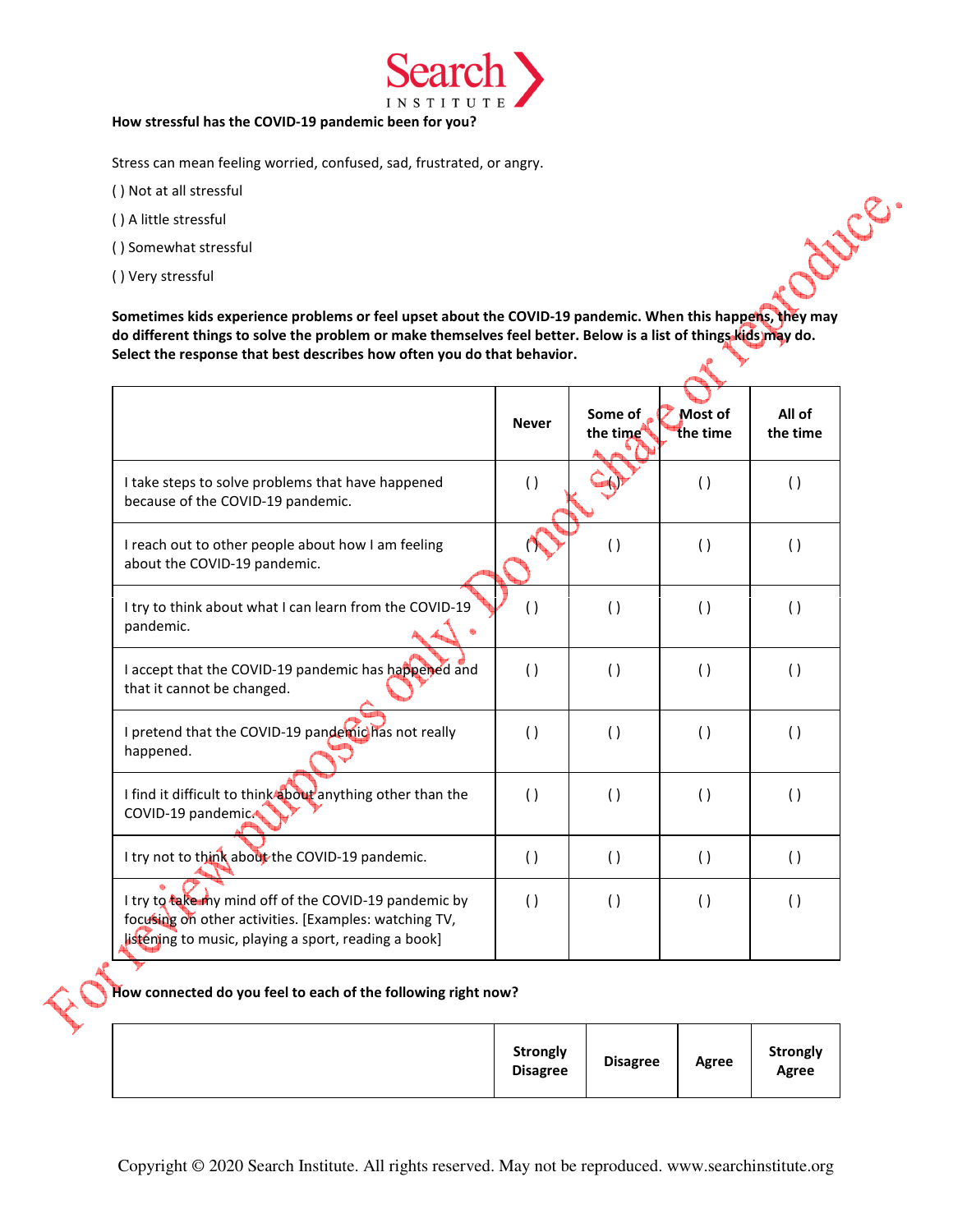

| I feel connected to my Teachers.                                                            | ( )                | $\left( \ \right)$ | $\left( \ \right)$ | $\left( \ \right)$ |  |  |  |  |
|---------------------------------------------------------------------------------------------|--------------------|--------------------|--------------------|--------------------|--|--|--|--|
| I feel connected to my friends.                                                             | $\left( \ \right)$ | $\left( \ \right)$ | $\left( \ \right)$ | $\left( \ \right)$ |  |  |  |  |
| I feel connected to the other kids at school.                                               | $\left( \ \right)$ | $\left( \ \right)$ | $\left( \ \right)$ | $\left( \ \right)$ |  |  |  |  |
| Is your relationship with your family stronger or weaker than before the COVID-19 pandemic? |                    |                    |                    |                    |  |  |  |  |
| () Stronger                                                                                 |                    |                    |                    |                    |  |  |  |  |
| () About the same                                                                           |                    |                    |                    |                    |  |  |  |  |
| () Weaker                                                                                   |                    |                    |                    |                    |  |  |  |  |
| Are your friendships stronger or weaker than before the COVID-19 pandemic?                  |                    |                    |                    |                    |  |  |  |  |
| () Stronger                                                                                 |                    |                    |                    |                    |  |  |  |  |
| () About the same                                                                           |                    |                    |                    |                    |  |  |  |  |
| () Weaker                                                                                   |                    |                    |                    |                    |  |  |  |  |

### Is your relationship with your family stronger or weaker than before the COVID-19 pandemic?

- ( ) Stronger
- ( ) About the same
- ( ) Weaker

- ( ) Stronger
- ( ) About the same
- ( ) Weaker

Is your relationships with Teachers stronger or weaker than before the COVID-19 pandemic?

- ( ) Stronger
- ( ) About the same
- ( ) Weaker

Which of the following describes what learning looks like for YOU at your school right now?

- ( ) I attend school in-person all of the time.
- ( ) I attend a combination of in-person and online learning.
- ( ) I attend school online all of the time.

Which of the following describes what your participation looks like for YOU at school right now?

- ( ) I attend in-person activities all of the time.
- () I attend a combination of in-person and online activities.
- ( ) I poly attend online activities.

### How much do you disagree or agree with the following statements?

|  |  | <b>Strongly</b><br><b>Disagree</b> | <b>Disagree</b> | Agree | <b>Strongly</b><br>Agree |
|--|--|------------------------------------|-----------------|-------|--------------------------|
|--|--|------------------------------------|-----------------|-------|--------------------------|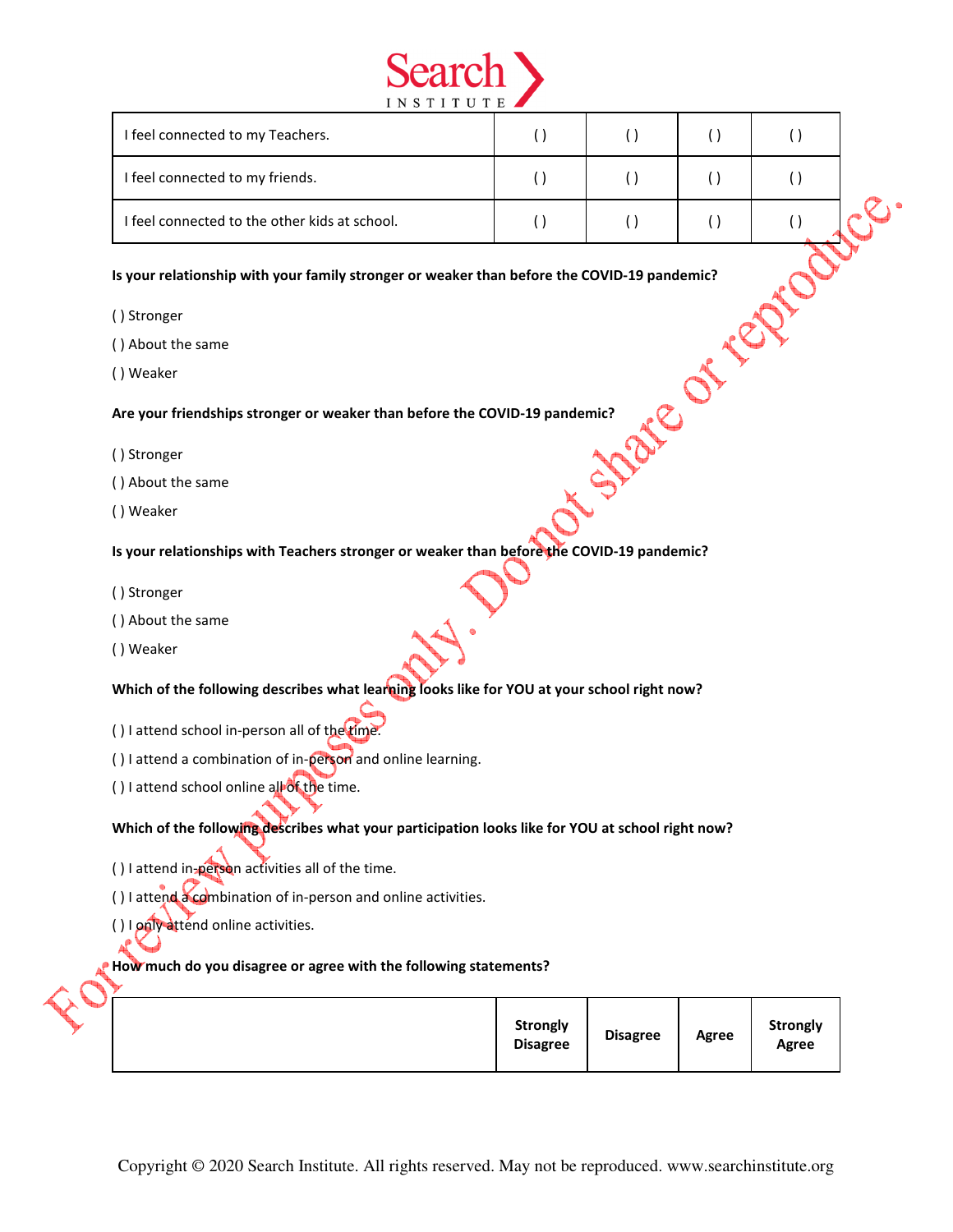

| My relationship with my Teachers has helped make<br>things feel more normal during the COVID-19 pandemic               |  |  |  |
|------------------------------------------------------------------------------------------------------------------------|--|--|--|
| My Teachers helped me understand, or make sense of,<br>my feelings related to the COVID-19 pandemic.                   |  |  |  |
| My Teachers provide a safe space where I can share my<br>feelings and experiences related to the COVID-19<br>pandemic. |  |  |  |

What support do you wish you were getting from school focused on building strong relationships during the COVID-19 pandemic that you are not getting right now?

During the past 3 months, have you had to skip meals because your family did not have enough money to buy food?

( ) Yes

( ) No

During the past year, have you stayed in a shelter, somewhere not intended as a place to live, or someone else's home because you had no other safe place to stay?

( ) Yes

( ) No

Which of these best describes your family's financial situation?

( ) We cannot buy the things we need sometimes.

( ) We have just enough money for the things we need.

\_\_\_\_\_\_\_\_\_\_\_\_\_\_\_\_\_\_\_\_\_\_\_\_\_\_\_\_\_\_\_\_\_\_\_\_\_\_\_\_\_\_\_\_

( ) We have no problem buying the things we need.

Think about the people who take care of you most of the time. These may include biological parents, foster parents, stepparents, grandparents, aunts/uncles, or guardians. This may be one or more people. Did any of them graduate from high school?

( ) Yes  $()$  No $()$ ( ) I do not know

Did any of them attend college?

( ) Yes

( ) No

( ) I do not know